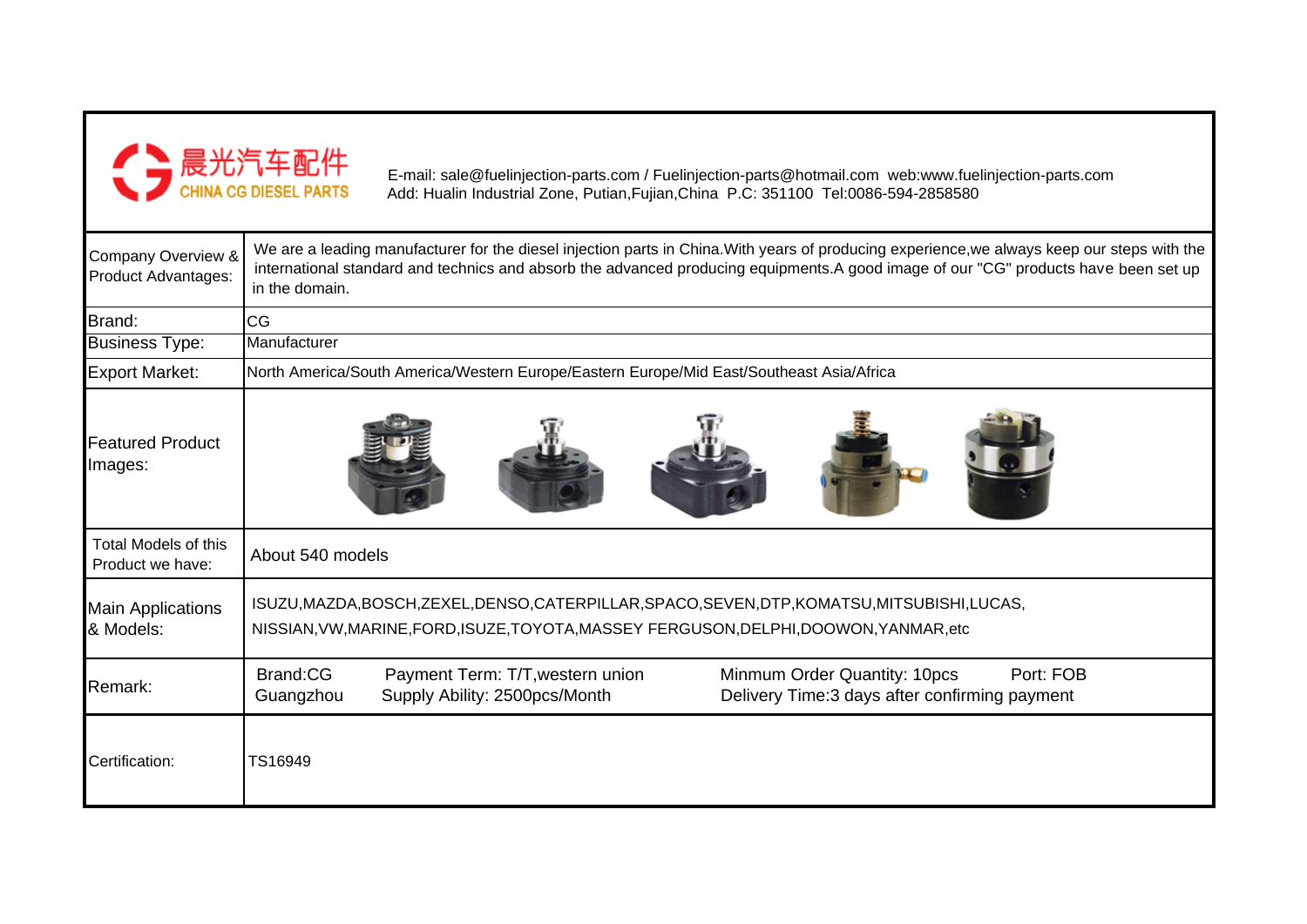| <b>BOSCH Head Rotor Catalogue</b> |                  |                 |                     |                    |                      |               |  |  |  |  |
|-----------------------------------|------------------|-----------------|---------------------|--------------------|----------------------|---------------|--|--|--|--|
| ltem                              | <b>BOSCH NO.</b> | <b>PUMP NO.</b> | <b>MFR Name</b>     | <b>Engine Type</b> | <b>Specification</b> | <b>Remark</b> |  |  |  |  |
| <b>Head Rotors</b>                | 1 468 333 314    | 0 460 403 008   | <b>VM</b>           | <b>HR 392 SHTR</b> | 3/10L                | Cabezote      |  |  |  |  |
| <b>Head Rotors</b>                | 1 468 333 320    | 0 460 403 003   | <b>IVECO</b>        | 8131.61.210        | 3/10R                | Cabezote      |  |  |  |  |
| <b>Head Rotors</b>                | 1 468 333 321    | 0 460 403 013   | <b>ALFA ROMEO</b>   | <b>VM 96 A</b>     | 3/10L                | Cabezote      |  |  |  |  |
| <b>Head Rotors</b>                | 1 468 333 323    | 0 460 403 002   | <b>FIAT GEOTECH</b> | 8035.06.206,306    | 3/10L                | Cabezote      |  |  |  |  |
| <b>Head Rotors</b>                | 1 468 334 302    | 0460494020      | <b>OPEL</b>         | 23 D               | 4/9L                 | Cabezote      |  |  |  |  |
| <b>Head Rotors</b>                | 1 468 334 313    | 0460494109      | <b>FIAT/IVECO</b>   | 8144.61/40-8       | 4/9R                 | Cabezote      |  |  |  |  |
| <b>Head Rotors</b>                | 1468334319       | 0 460 494 046   | <b>OPEL</b>         | Opel-23 D OHC      | 4/9L                 | Cabezote      |  |  |  |  |
| <b>Head Rotors</b>                | 1 468 334 326    | 0 460 494 055   | <b>RENAULT</b>      | J8S                | 4/9R                 | Cabezote      |  |  |  |  |
| <b>Head Rotors</b>                | 1 468 334 327    | 0 460 494 084   | <b>VW</b>           | CR, JK             | 4/9R                 | Cabezote      |  |  |  |  |
| <b>Head Rotors</b>                | 1 468 334 330    | 0 460 494 044   | <b>FIAT</b>         | 138 A.             | 4/9R                 | Cabezote      |  |  |  |  |
| <b>Head Rotors</b>                | 1 468 334 331    | 0 460 494 193   | <b>FIAT</b>         | 146 B 3.00         | 4/9R                 | Cabezote      |  |  |  |  |
| <b>Head Rotors</b>                | 1 468 334 336    | 0 460 404 005   | <b>FORD</b>         | York/VE-Pumpe      | 4/10R                | Cabezote      |  |  |  |  |
| <b>Head Rotors</b>                | 1 468 334 337    | 0460484013      |                     |                    | 4/8R                 | Cabezote      |  |  |  |  |
| <b>Head Rotors</b>                | 1 468 334 347    | 0 460 404 008   | <b>PEUGEOT</b>      | 147                | 4/10R                | Cabezote      |  |  |  |  |
| <b>Head Rotors</b>                | 1 468 334 348    | 0 460 404 042   | <b>ROVER</b>        | <b>VM-81A</b>      | 4/10L                | Cabezote      |  |  |  |  |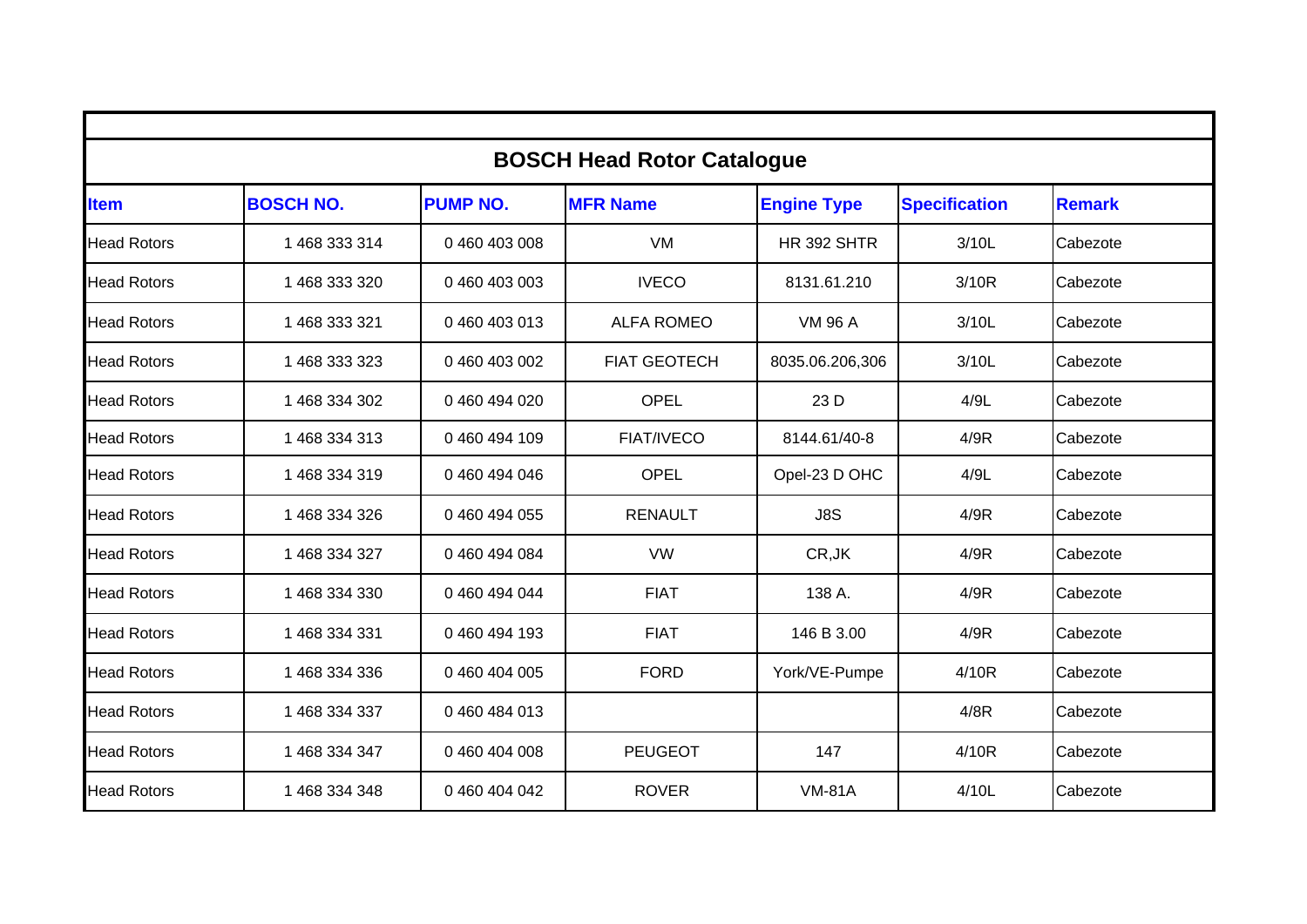| <b>Head Rotors</b> | 1 468 334 366 | 0 460 494 105 | <b>RENAULT</b>    | F8M 730      | 4/9R  | Cabezote |
|--------------------|---------------|---------------|-------------------|--------------|-------|----------|
| <b>Head Rotors</b> | 1 468 334 367 | 0 460 404 025 |                   |              | 4/10R | Cabezote |
| <b>Head Rotors</b> | 1 468 334 372 | 0460494079    | <b>PEUGEOT</b>    | 155          | 4/9R  | Cabezote |
| <b>Head Rotors</b> | 1 468 334 377 | 0 460 404 064 | <b>FIAT</b>       | 8144.91 S    | 4/10R | Cabezote |
| <b>Head Rotors</b> | 1 468 334 378 | 0 460 424 066 | CDC               | 4BT-3.9      | 4/12R | Cabezote |
| <b>Head Rotors</b> | 1 468 334 379 | 0 460 494 122 | <b>FORD</b>       | <b>LTA</b>   | 4/9R  | Cabezote |
| <b>Head Rotors</b> | 1 468 334 380 | 0 460 494 121 | <b>PEUGEOT</b>    | 152A         | 4/9R  | Cabezote |
| <b>Head Rotors</b> | 1 468 334 383 | 0 460 494 132 | <b>FIAT</b>       | M 705 BA 190 | 4/9R  | Cabezote |
| <b>Head Rotors</b> | 1 468 334 388 | 0460484016    | <b>CITROEN</b>    | <b>K96Y</b>  | 4/8R  | Cabezote |
| <b>Head Rotors</b> | 1 468 334 389 | 0460494144    | <b>LANCIA</b>     | 831 D        | 4/9L  | Cabezote |
| <b>Head Rotors</b> | 1 468 334 391 | 0 460 404 036 | OPEL              | 23 TD        | 4/10L | Cabezote |
| <b>Head Rotors</b> | 1 468 334 412 | 0 460 494 071 | VAUXHALL          | 16 D OHC     | 4/9L  | Cabezote |
| <b>Head Rotors</b> | 1468 334 416  | 0 460 494 167 | <b>ALFA ROMEO</b> | <b>VM80A</b> | 4/9R  | Cabezote |
| <b>Head Rotors</b> | 1 468 334 421 | 0 460 494 163 | <b>LANCIA</b>     | 831 D        | 4/9L  | Cabezote |
| <b>Head Rotors</b> | 1 468 334 425 | 0 460 494 174 | <b>OPEL</b>       | 16D, DA OHC  | 4/9R  | Cabezote |
| <b>Head Rotors</b> | 1 468 334 433 | 0 460 494 184 | <b>FIAT</b>       | 280 A 1.000  | 4/9R  | Cabezote |
| <b>Head Rotors</b> | 1 468 334 438 | 0460484012    | <b>FIAT</b>       | 156 A 5.000  | 4/8R  | Cabezote |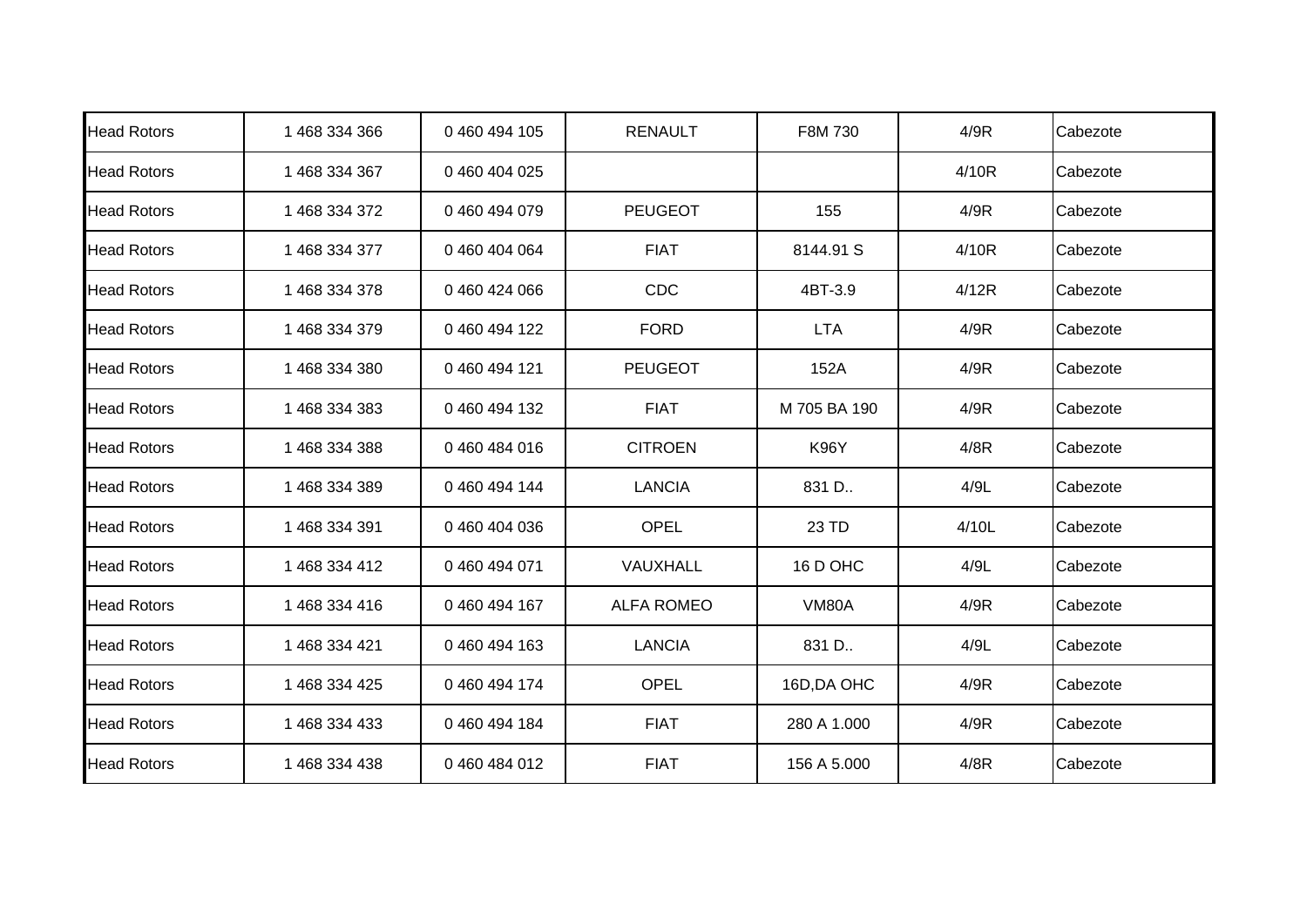| <b>Head Rotors</b> | 1 468 334 443 | 0460484011    | <b>VW</b>             | <b>MN</b>         | 4/8L  | Cabezote |
|--------------------|---------------|---------------|-----------------------|-------------------|-------|----------|
| <b>Head Rotors</b> | 1 468 334 465 | 0 460 404 011 | <b>TALBOT/PERKINS</b> | XD <sub>2</sub> S | 4/10R | Cabezote |
| <b>Head Rotors</b> | 1 468 334 468 | 0 460 494 252 | <b>VW</b>             | <b>SB</b>         | 4/9R  | Cabezote |
| <b>Head Rotors</b> | 1 468 334 475 | 0460424036    | <b>PERKINS</b>        | Phaser 70         | 4/12R | Cabezote |
| <b>Head Rotors</b> | 1 468 334 480 | 0460404040    | <b>LANCIA</b>         | 8144.91.2200      | 4/10R | Cabezote |
| <b>Head Rotors</b> | 1 468 334 485 |               | <b>IVECO</b>          | Oct-40            | 4/11R | Cabezote |
| <b>Rotor Head</b>  | 1 468 334 490 | 0460414030    | <b>ROVER</b>          | Prima-80T         | 4/11R | Cabezote |
| <b>Rotor Head</b>  | 1 468 334 491 | 0460414059    | <b>FIAT</b>           | 154 B             | 4/11R | Cabezote |
| <b>Rotor Head</b>  | 1 468 334 492 | 0 460 494 240 | <b>CITROEN</b>        | D <sub>9</sub> B  | 4/9R  | Cabezote |
| <b>Rotor Head</b>  | 1 468 334 493 | 0460484024    | <b>FIAT</b>           | 160 A7.000        | 4/8R  | Cabezote |
| <b>Rotor Head</b>  | 1 468 334 495 | 0 460 494 251 | <b>RENAULT</b>        | <b>J8S740</b>     | 4/9R  | Cabezote |
| Rotor Head         | 1 468 334 496 | 0 460 424 067 | CDC                   | 4BTA-3.9          | 4/12R | Cabezote |
| <b>Rotor Head</b>  | 1 468 334 500 | 0 460 484 020 | <b>RENAULT</b>        | F8Q 706           | 4/8R  | Cabezote |
| <b>Rotor Head</b>  | 1 468 334 506 | 0460404059    | <b>FIAT</b>           | 8144.97           | 4/10R | Cabezote |
| <b>Rotor Head</b>  | 1 468 334 507 | 0460494229    | VAUXHALL              | 17 D OHC II       | 4/9R  | Cabezote |
| <b>Rotor Head</b>  | 1 468 334 508 | 0460484019    | <b>CITROEN</b>        | A8A               | 4/8R  | Cabezote |
| <b>Rotor Head</b>  | 1 468 334 515 | 0460484023    | <b>FIAT</b>           | 127 A5.000        | 4/8R  | Cabezote |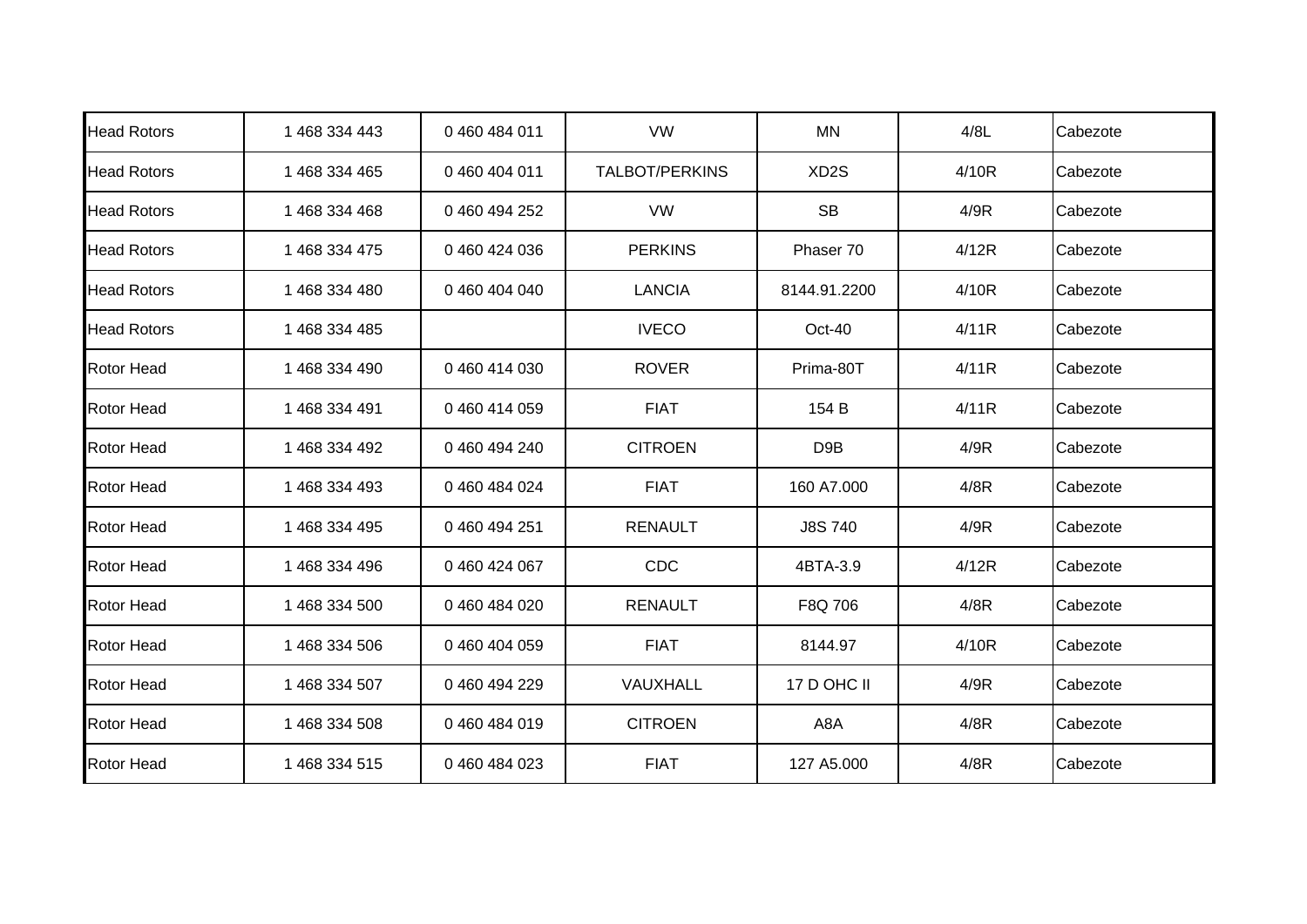| <b>Rotor Head</b> | 1 468 334 517 | 0 460 484 021 | <b>VW</b>       | <b>MN</b>      | 4/8L  | Cabezote |
|-------------------|---------------|---------------|-----------------|----------------|-------|----------|
| <b>Rotor Head</b> | 1 468 334 520 | 0460494249    | <b>RENAULT</b>  | <b>J8S742</b>  | 4/9R  | Cabezote |
| <b>Rotor Head</b> | 1 468 334 522 | 0 460 494 250 | <b>LANCIA</b>   | 835 A 4.000    | 4/9R  | Cabezote |
| <b>Rotor Head</b> | 1 468 334 525 | 0460484053    | <b>FIAT</b>     | 146 B 3.000    | 4/8R  | Cabezote |
| <b>Rotor Head</b> | 1 468 334 546 | 0 460 494 216 | <b>FORD</b>     | RTE, RTF, RTH  | 4/9R  | Cabezote |
| <b>Rotor Head</b> | 1 468 334 548 | 0460484027    | <b>VW</b>       | 1 <sub>V</sub> | 4/8R  | Cabezote |
| <b>Rotor Head</b> | 1 468 334 551 | 0 460 484 033 | <b>VW</b>       | 1W             | 4/8L  | Cabezote |
| <b>Rotor Head</b> | 1 468 334 564 | 0 460 484 022 | <b>VW/AUDI</b>  | 1Y             | 4/8R  | Cabezote |
| <b>Rotor Head</b> | 1 468 334 565 | 0 460 494 131 | <b>AUDI</b>     | JK             | 4/9R  | Cabezote |
| <b>Rotor Head</b> | 1 468 334 575 | 0460494269    | <b>VW</b>       | ME             | 4/9R  | Cabezote |
| <b>Rotor Head</b> | 1 468 334 580 | 0 460 414 083 | <b>FORD</b>     | 4DA            | 4/11R | Cabezote |
| <b>Rotor Head</b> | 1 468 334 590 | 0460484046    | <b>SEAT</b>     | 1Y             | 4/8R  | Cabezote |
| <b>Rotor Head</b> | 1 468 334 592 | 0 460 414 015 | <b>AURIFULL</b> | 8045.06.307    | 4/11L | Cabezote |
| <b>Rotor Head</b> | 1 468 334 594 | 0 460 414 039 | <b>IVECO</b>    | 8045.25.220    | 4/11R | Cabezote |
| <b>Rotor Head</b> | 1 468 334 595 |               | <b>IVECO</b>    |                | 4/11R | Cabezote |
| <b>Rotor Head</b> | 1 468 334 596 | 0 460 414 008 | <b>IVECO</b>    | 8141.SI.2100   |       | Cabezote |
| <b>Rotor Head</b> | 1 468 334 599 |               |                 |                |       | Cabezote |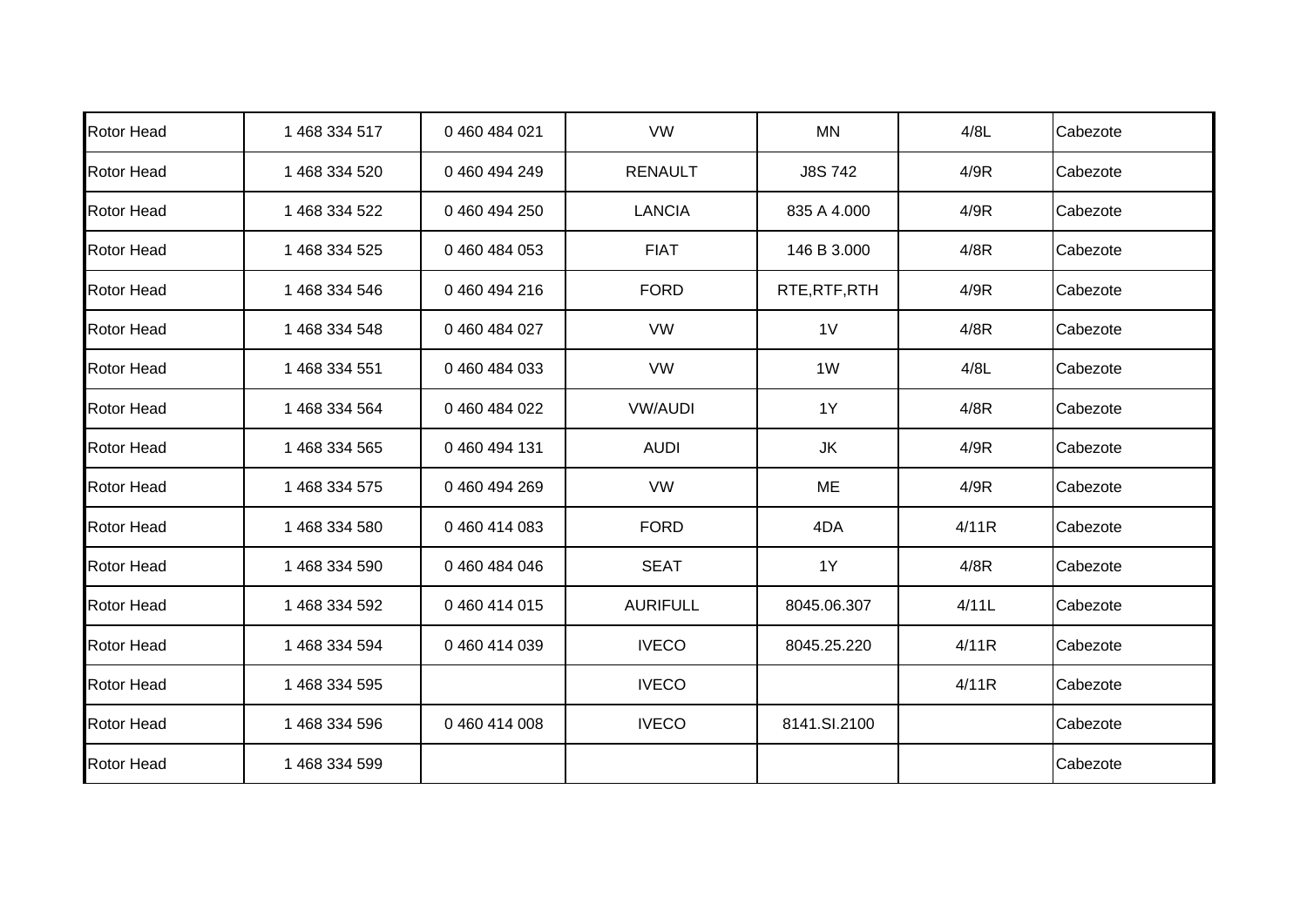| <b>Rotor Head</b> | 1 468 334 603 | 0460414081    | RENAULT/CUMMINS    | 8140.27.2510     | 4/11R | Cabezote |
|-------------------|---------------|---------------|--------------------|------------------|-------|----------|
| <b>Rotor Head</b> | 1 468 334 604 | 0 460 414 067 | <b>IVECO</b>       | 8140.07.27xx     | 4/11R | Cabezote |
| <b>Rotor Head</b> | 1 468 334 606 | 0460414078    | RENAULT/IVECO      | 8140.47.2530 IDR | 4/11R | Cabezote |
| <b>Rotor Head</b> | 1468 334 611  | 0 460 494 323 | <b>VW</b>          | AAZ              | 4/9R  | Cabezote |
| $H$ &R            | 1 468 334 617 | 0460414103    | <b>IVECO</b>       | 8140.27.3700     | 4/11R | Cabezote |
| H & R R           | 1 468 334 624 | 0460494317    | <b>LANCIA</b>      | 8144.97Y         | 4/9R  | Cabezote |
| H & R R           | 1 468 334 625 | 0460424082    | <b>MAXION</b>      | S <sub>4</sub>   | 4/12R | Cabezote |
| H & R             | 1 468 334 631 | 0460404073    | <b>CHRYSLER</b>    | VM HR 425 CLIEE  | 4/10L | Cabezote |
| $H$ &R            | 1 468 334 634 | 0 460 494 267 | <b>VW</b>          | <b>SB</b>        | 4/9R  | Cabezote |
| H & R R           | 1 468 334 641 | 0460494307    | VW                 |                  | 4/9R  | Cabezote |
| H & R R           | 1 468 334 647 | 0 460 424 091 | AGRALE-DEUTZ       | D229-4           | 4/12R | Cabezote |
| H & R R           | 1 468 334 648 | 0460424079    | <b>CDC/CUMMINS</b> | 4BTAA/4BT        | 4/12R | Cabezote |
| $H$ &R            | 1 468 334 653 | 0460424156    | <b>KHD</b>         | <b>RA</b>        | 4/12R | Cabezote |
| H & R R           | 1 468 334 654 | 0460424088    | MWM-DIESEL         | TD 229 EC 4      | 4/12R | Cabezote |
| $H$ &R            | 1 468 334 661 | 0460484054    | <b>PEUGEOT</b>     | D <sub>9</sub> B | 4/8R  | Cabezote |
| $H$ &R            | 1 468 334 663 | 0460494370    | <b>CITROEN</b>     | D8B              | 4/9R  | Cabezote |
| $H$ &R            | 1 468 334 677 | 0460494286    | SEAT/VW            | AAZ              | 4/9R  | Cabezote |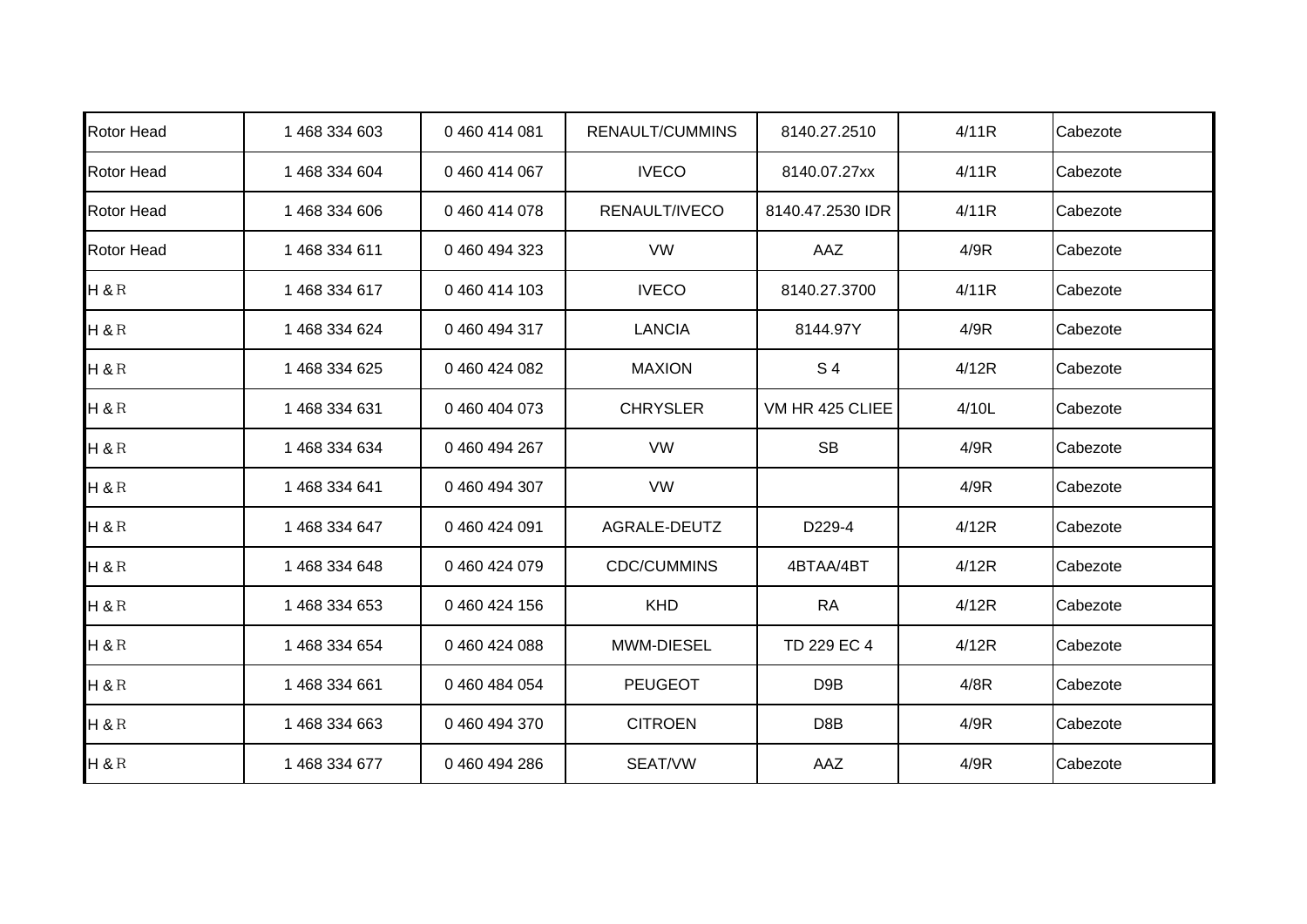| $H$ &R  | 1 468 334 681 | 0 460 494 350 | <b>FIAT/LANCIA</b> | 230 A 2.000        | 4/9R  | Cabezote |
|---------|---------------|---------------|--------------------|--------------------|-------|----------|
| H & R R | 1 468 334 684 | 0 460 404 081 | <b>IVECO</b>       | 8140.67.2550       | 4/10R | Cabezote |
| H&R     | 1 468 334 687 | 0460484010    | <b>CITROEN</b>     | 161A               | 4/8R  | Cabezote |
| H&R     | 1 468 334 689 | 0460484038    | <b>PEUGEOT</b>     | AJZ                | 4/8R  | Cabezote |
| H & R R | 1 468 334 716 | 0 460 494 353 | <b>OPEL</b>        | X 17 DTL OHC       | 4/9R  | Cabezote |
| H&R     | 1 468 334 720 | 0460414109    | <b>IVECO</b>       | 8140.47.37xx       | 4/11R | Cabezote |
| $H$ &R  | 1 468 334 772 | 0 460 484 052 | <b>FIAT</b>        | 160 A 7.000        | 4/8R  | Cabezote |
| $H$ &R  | 1 468 334 780 | 0460414116    | <b>IVECO</b>       | 8140.47.3700       | 4/11R | Cabezote |
| $H$ &R  | 1 468 334 784 | 0460424100    | <b>IVECO</b>       | 8040.45.5200       | 4/12R | Cabezote |
| H&R     | 1 468 334 785 | 0460484068    | <b>FIAT</b>        | 176 A 5.000        | 4/8R  | Cabezote |
| $H$ &R  | 1 468 334 786 | 0460484090    | <b>RENAULT</b>     | F8Q 620            | 4/8R  | Cabezote |
| H & R R | 1 468 334 788 | 0 460 494 351 | <b>RENAULT</b>     | J8S 620            | 4/9R  | Cabezote |
| $H$ &R  | 1 468 334 798 | 0 460 414 122 | <b>IVECO</b>       | 8140.27.3700/40-10 | 4/11R | Cabezote |
| H&R     | 1 468 334 805 | 0 460 494 247 | <b>RENAULT</b>     | <b>J8S740</b>      | 4/9R  | Cabezote |
| $H$ &R  | 1 468 334 808 | 0460484048    | <b>RENAULT</b>     | F8Q 730            | 4/8R  | Cabezote |
| $H$ &R  | 1 468 334 818 | 0 460 494 304 |                    |                    | 4/9R  | Cabezote |
| $H$ &R  | 1 468 334 837 | 0 460 424 157 | <b>ALFA ROMEO</b>  | AR 67501           | 4/12R | Cabezote |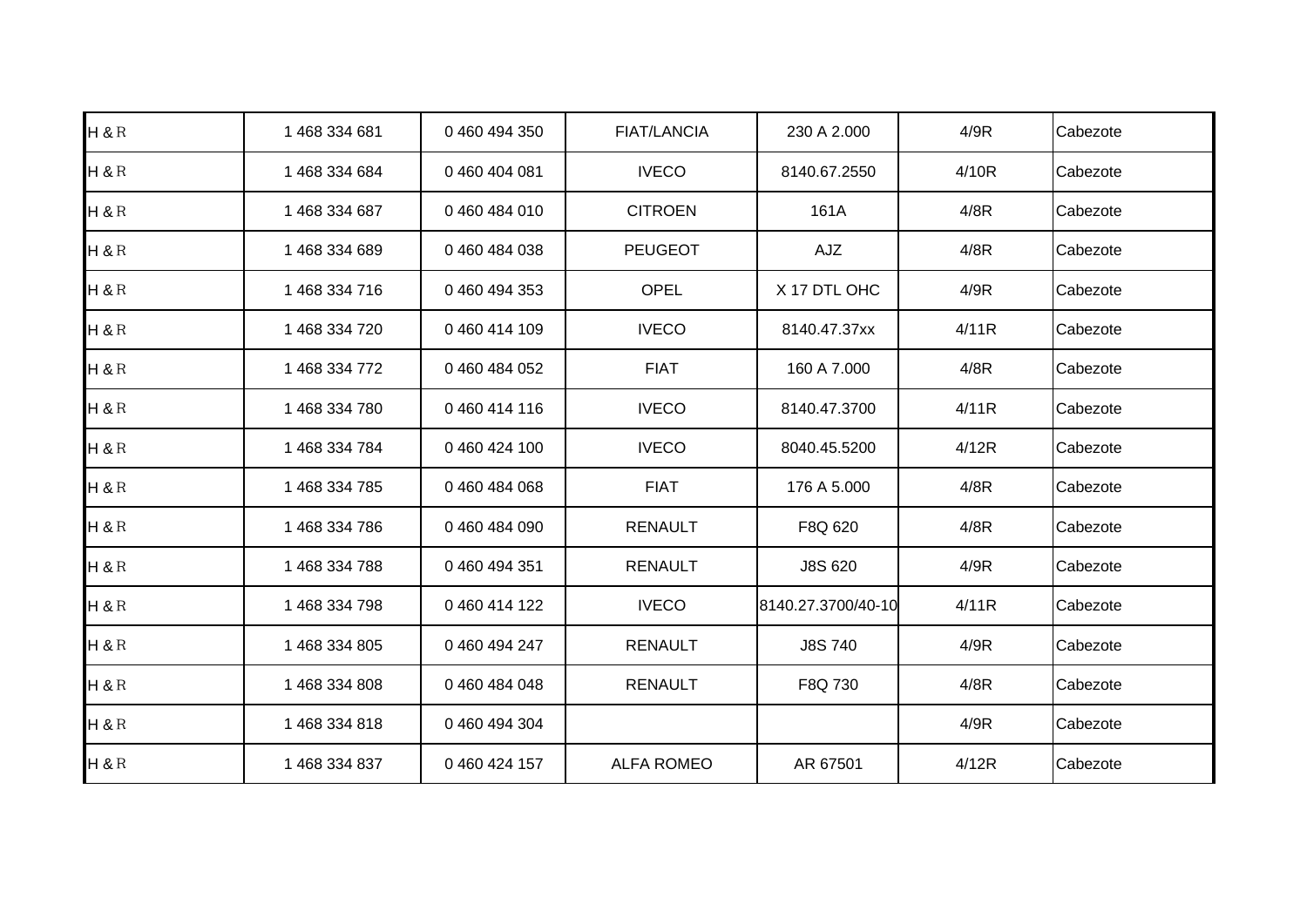| $H$ &R  | 1 468 334 841 | 0 460 414 127 | <b>IVECO</b>     | 8140.43.3900        | 4/11R | Cabezote |
|---------|---------------|---------------|------------------|---------------------|-------|----------|
| H&R     | 1 468 334 849 | 0 460 424 131 | <b>CHEVROLET</b> | 4A                  | 4/12R | Cabezote |
| $H$ &R  | 1 468 334 859 | 0 460 414 141 | <b>PUMA</b>      | 4.10T               | 4/11R | Cabezote |
| $H$ &R  | 1 468 334 863 | 0460414140    | <b>FORD</b>      | 4FA Kat             | 4/11R | Cabezote |
| H&R     | 1 468 334 870 | 0 460 424 203 | <b>CITROEN</b>   | <b>THX</b>          | 4/12R | Cabezote |
| H&R     | 1 468 334 876 | 0460484113    | <b>FORD</b>      | 4BTAA               | 4/8R  | Cabezote |
| H & R R | 1 468 334 899 | 0 460 424 148 | <b>RENAULT</b>   | S9W 700             | 4/12R | Cabezote |
| $H$ &R  | 1 468 334 900 | 0 460 424 149 | <b>CASE IH</b>   | DT-268              | 4/12R | Cabezote |
| $H$ &R  | 1 468 334 921 | 0 460 414 178 | AGRALE-DEUTZ     | 4.10T               | 4/11R | Cabezote |
| $H$ &R  | 1 468 334 925 | 0 460 424 177 | <b>KIA</b>       | DOHC TCI            | 4/12R | Cabezote |
| H&R     | 1 468 334 945 | 0460404083    | <b>IVECO</b>     | 8140.43C            | 4/10L | Cabezote |
| H&R     | 1 468 334 946 | 0460414040    | <b>IVECO</b>     | 8040.05.230         | 4/11R | Cabezote |
| $H$ &R  | 1 468 334 948 | 0460494390    | <b>FORD</b>      | <b>SCC</b>          | 4/9R  | Cabezote |
| $H$ &R  | 1 468 334 952 | 0 460 404 100 | <b>FIAT</b>      | 160 D 1.000         | 4/10L | Cabezote |
| $H$ &R  | 1 468 334 954 | 0460414190    |                  |                     | 4/11L | Cabezote |
| $H$ &R  | 1 468 334 964 | 0 460 484 156 | <b>VW</b>        |                     | 4/8R  | Cabezote |
| $H$ &R  | 1 468 335 317 | 0 460 405 035 |                  | <b>VM-HR 588 HT</b> | 5/10L | Cabezote |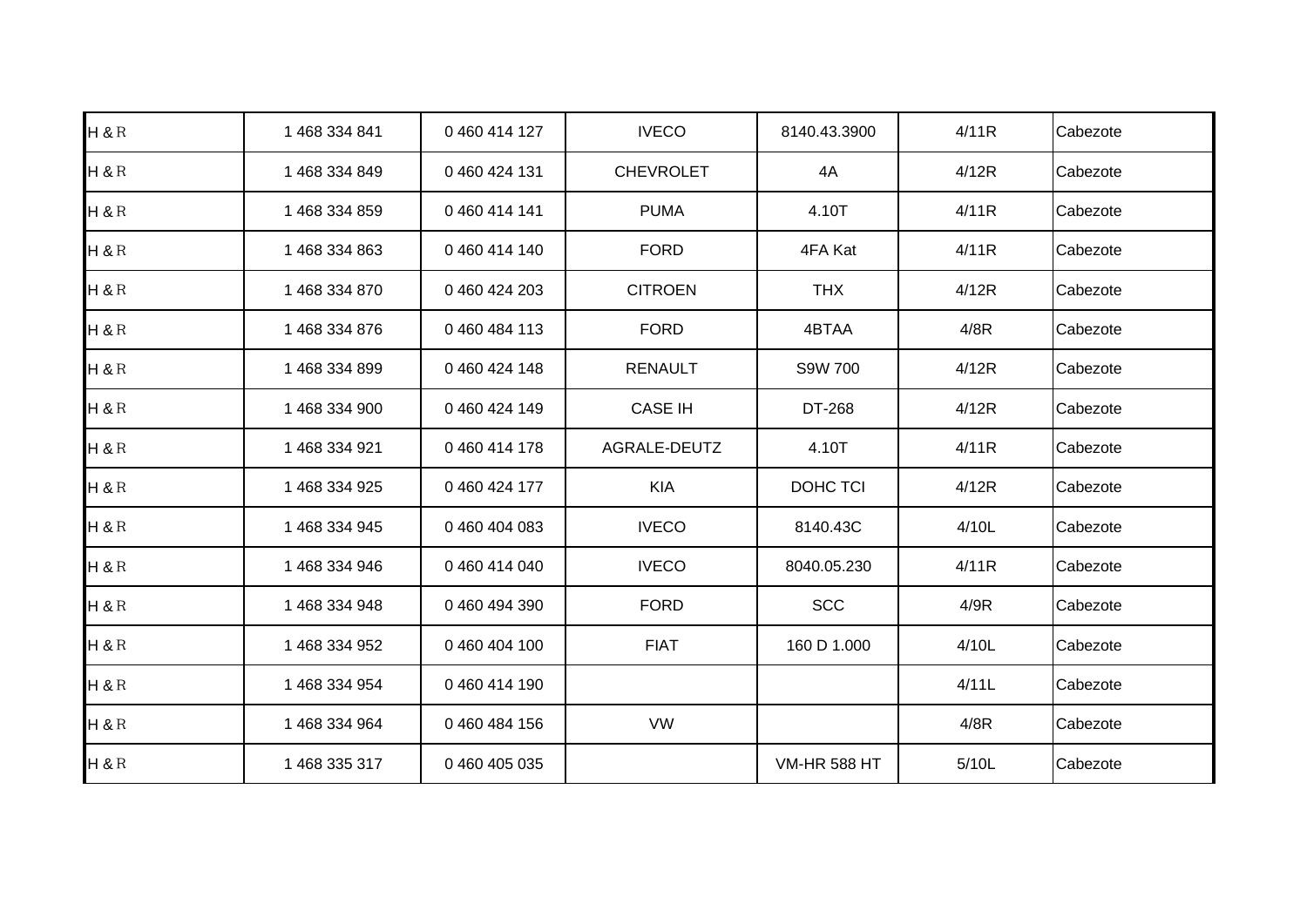| $H$ &R  | 1 468 335 344 | 0460485019    | <b>VW</b>              | AAB            | 5/8L  | Cabezote |
|---------|---------------|---------------|------------------------|----------------|-------|----------|
| H & R R | 1 468 335 345 | 0 460 405 001 | <b>AUDI</b>            | CN             | 5/8L  | Cabezote |
| $H$ &R  | 1 468 335 346 | 0 460 405 043 | <b>VW</b>              |                | 5/8L  | Cabezote |
| H&R     | 1 468 335 365 | 0 460 485 003 | <b>VW</b>              | AAB            | 5/10L | Cabezote |
| $H$ &R  | 1 468 335 374 | 0460485036    | <b>VW</b>              | AJA            | 5/10L | Cabezote |
| H&R     | 1 468 336 335 | 0460416069    | <b>MAN</b>             | D 0826 GF01    | 6/11R | Cabezote |
| H & R R | 1 468 336 352 | 0 460 426 022 | <b>PERKINS</b>         |                | 6/12L | Cabezote |
| H & R R | 1 468 336 364 | 0 460 426 028 | <b>MAN</b>             | D 0226 MKF/170 | 6/12R | Cabezote |
| H & R R | 1 468 336 371 | 0 460 424 150 | <b>CUMMINS</b>         | 6BTA-5.9       | 6/12R | Cabezote |
| H&R     | 1 468 336 403 | 0460426084    | <b>PERKINS</b>         | Phaser 180 Ti  | 6/12R | Cabezote |
| $H$ &R  | 1 468 336 414 | 0 460 406 039 | <b>VW</b>              |                | 6/10L | Cabezote |
| H & R R | 1 468 336 423 | 0 460 426 122 | <b>CUMMINS</b>         | CP             | 6/12R | Cabezote |
| $H$ &R  | 1 468 336 451 | 0 460 426 179 | <b>PERKINS</b>         | Phaser 210 Ti  | 6/12R | Cabezote |
| $H$ &R  | 1 468 336 464 | 0 460 426 085 | <b>PERKINS</b>         | Phaser 160 T   | 6/12R | Cabezote |
| $H$ &R  | 1 468 336 467 | 0 460 406 005 | VW                     |                | 6/10R | Cabezote |
| $H$ &R  | 1 468 336 468 | 0 460 406 018 | <b>VOLVO</b>           |                | 6/10L | Cabezote |
| H&R     | 1468336480    | 0460426177    | <b>CUMMINS/HYUNDAI</b> | 6BT-5.9        | 6/12R | Cabezote |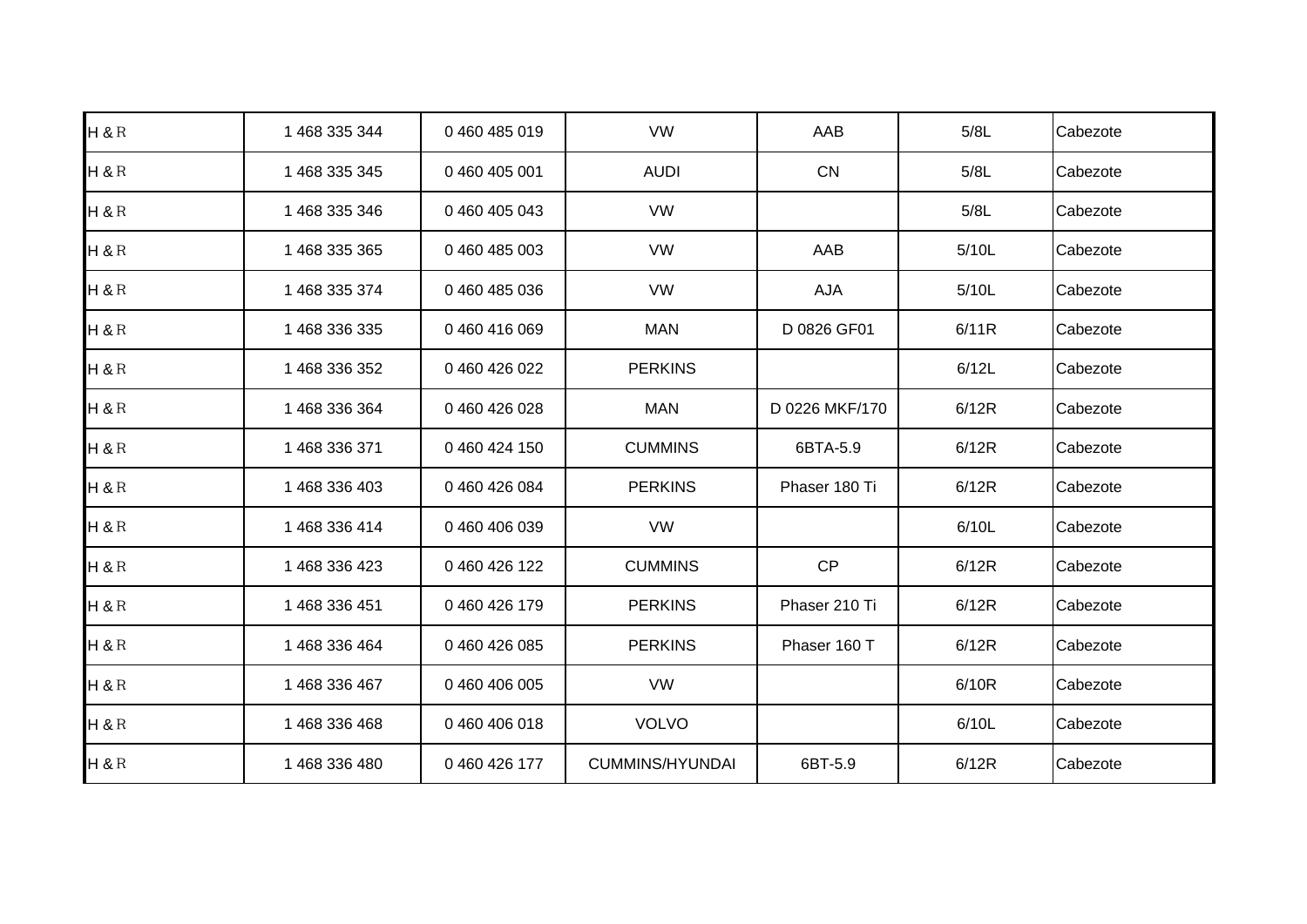| $H$ &R  | 1 468 336 528 | 0460416081    | VM                | 638 BLTK         | 6/11L | Cabezote |
|---------|---------------|---------------|-------------------|------------------|-------|----------|
| $H$ &R  | 1 468 336 606 | 0 460 426 249 | <b>CUMMINS</b>    | 6BTAA-5.9/6BTAA  | 6/12R | Cabezote |
| $H$ &R  | 1 468 336 608 | 0 460 426 112 | <b>MAN</b>        | D 0826 TF        | 6/12R | Cabezote |
| $H$ &R  | 1 468 336 614 | 0460426169    | <b>IVECO</b>      | 8060.25.4200 LTC | 6/12R | Cabezote |
| $H$ &R  | 1 468 336 617 |               |                   |                  |       | Cabezote |
| H&R     | 1 468 336 626 |               |                   |                  |       | Cabezote |
| H & R R | 1 468 336 632 | 0460426268    | <b>PERKINS</b>    | BC 25.1          | 6/12R | Cabezote |
| H & R R | 1 468 336 636 | 0 460 426 212 | <b>DAF</b>        | <b>CN 95</b>     | 6/12R | Cabezote |
| $H$ &R  | 1 468 336 637 | 0460416083    | <b>IVECO</b>      | Fiat 8065.05.420 | 6/11R | Cabezote |
| $H$ &R  | 1 46 8336 647 | 0 460 426 142 | <b>CDC</b>        | 6BTA-5.9         | 6/12R | Cabezote |
| $H$ &R  | 2 468 334 007 | 0 460 404 997 | <b>ALFA ROMEO</b> | VM 07B/VM 31B    | 4/10L | Cabezote |
| H & R R | 2 468 334 021 | 0 460 404 992 | <b>AUDI</b>       | 1Z               | 4/10R | Cabezote |
| $H$ &R  | 2 468 334 050 | 0460404986    | <b>AUDI</b>       | <b>AFN</b>       | 4/10R | Cabezote |
| $H$ &R  | 2 468 334 060 | 0460414989    | <b>VW</b>         | <b>ALH</b>       | 4/11R | Cabezote |
| $H$ &R  | 2 468 334 073 | 0460414988    | <b>RENAULT</b>    | F9Q 780          | 4/11R | Cabezote |
| H & R R | 2 468 334 091 | 0 460 404 986 | <b>VW</b>         | <b>AFN</b>       | 4/10R | Cabezote |
| H&R     | 2 468 335 022 | 0460415997    | <b>AUDI</b>       | <b>AAT</b>       | 5/11L | Cabezote |